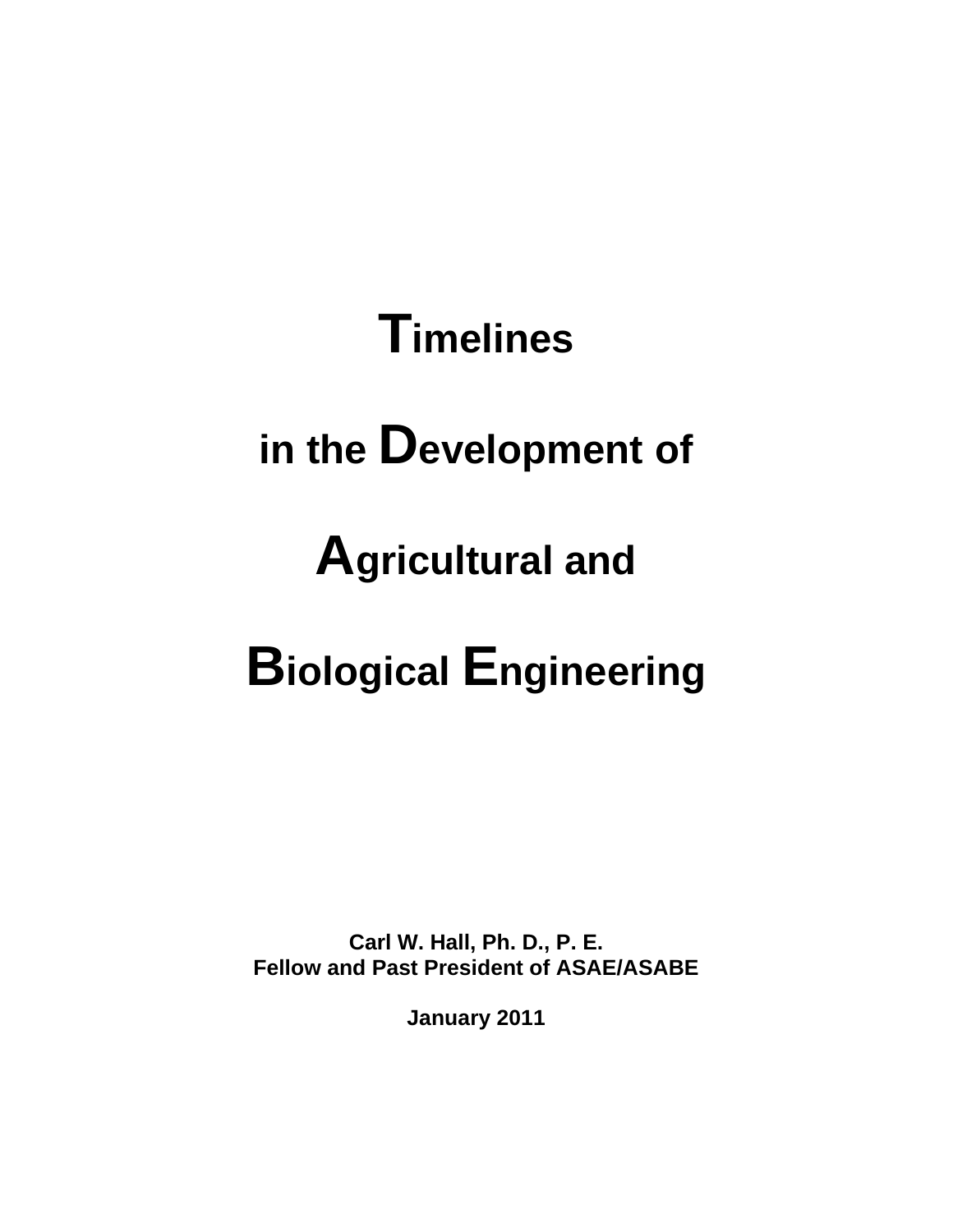#### **Copyright © 2011 by the American Society of Agricultural and Biological Engineers.**  All rights reserved.

Manufactured in the United States of America.

Copy editing by Peg McCann.

This publication may not be reproduced in whole or in part by any means (with the exception of short quotes for the purpose of review) without the permission of the publisher. For information, contact: ASABE, 2950 Niles Rd., St. Joseph, MI 49085-9659 USA. Phone: 800 695 2723 Fax: 269 429 3852 E-mail: hq@asabe.org

#### *ASABE is an educational and scientific organization dedicated to the advancement of engineering applicable to agricultural, food, and biological systems*. For more information visit www.asabe.org.

#### International Standard Book Number (ISBN) 1-892769-77-8 ASABE Publication 913C0211 (online only)

The American Society of Agricultural and Biological Engineers is not responsible for statements and opinions advanced in its meetings or printed in its publications. They represent the views of the individual to whom they are credited and are not binding on the Society as a whole.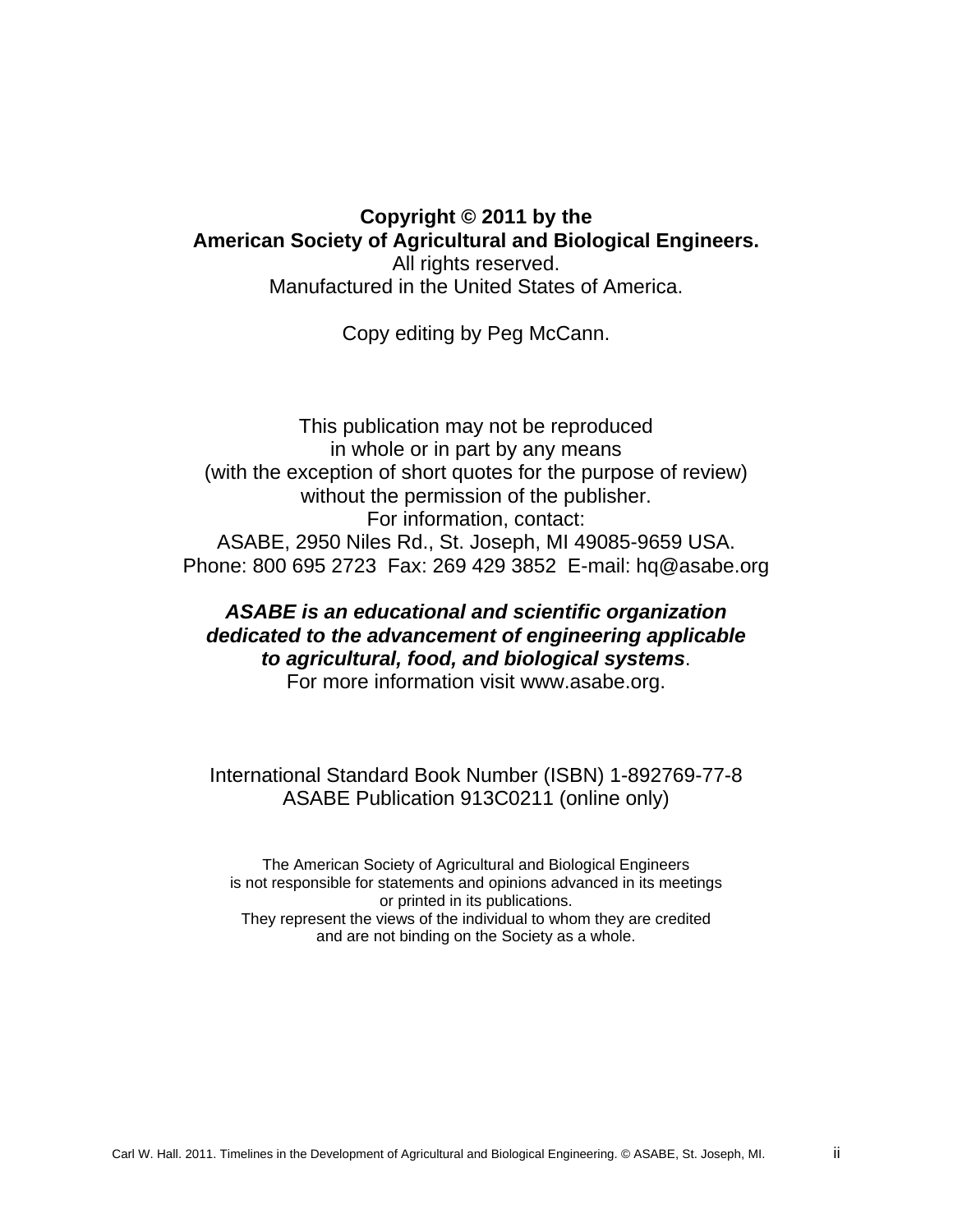## **Contents**

| Part 1. Timeline in the Development of Agricultural Tractors and Power Units 1 |
|--------------------------------------------------------------------------------|
| Part 2. Timeline in the Development of Agricultural Field Implements,          |
|                                                                                |
| Part 3. Timeline in the Development of Farmstead, Electrification,             |
| Part 4. Timeline in the Development of Home and Household Items  61            |
| Part 5. Timeline in the Development of Organizations and Related Topics 68     |
|                                                                                |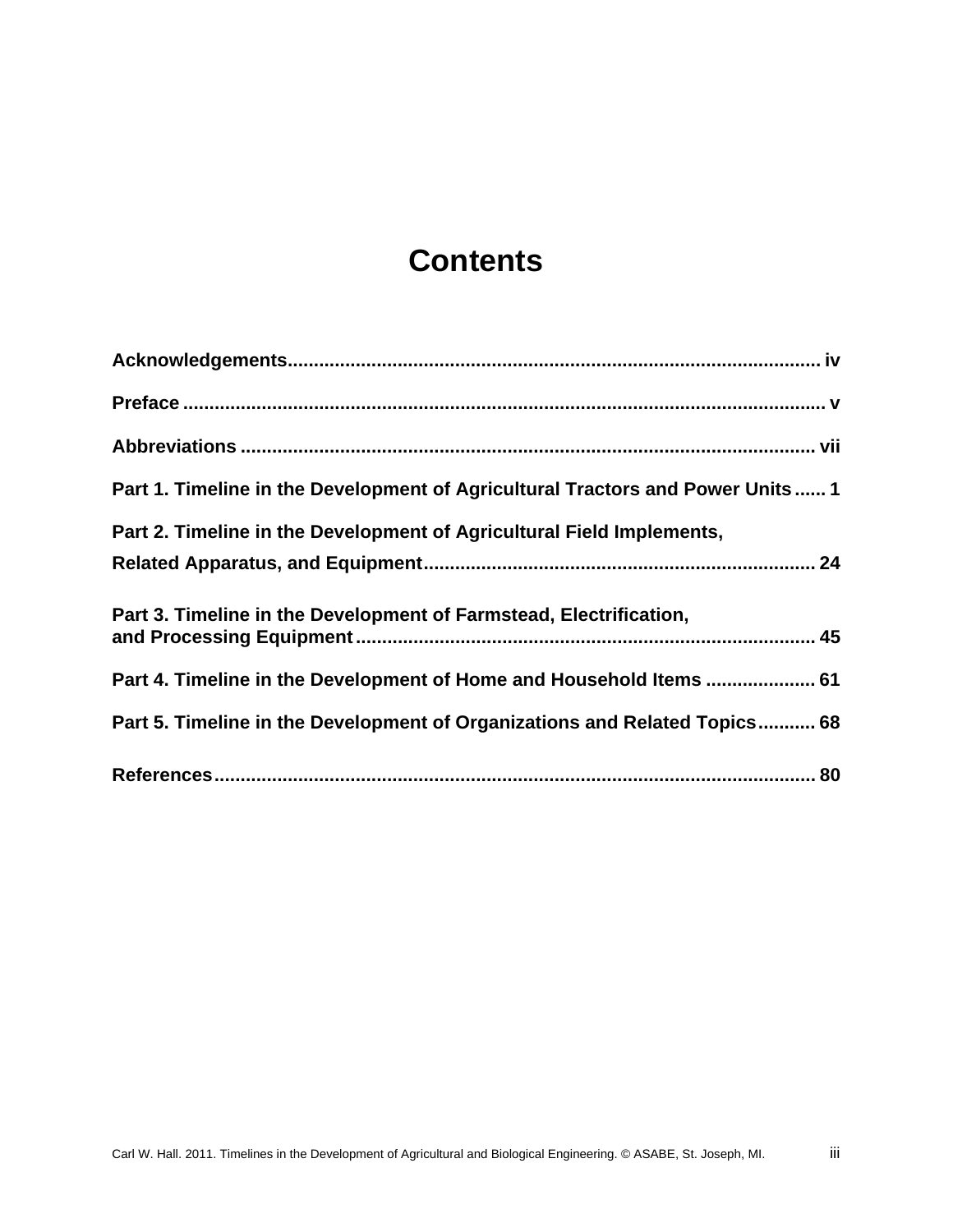### **Acknowledgements**

I greatly appreciate the many valuable contributions regarding the development of the Timelines from the people listed below, who provided reviews, suggestions, and comments.

> ASABE Staff: Scott Cedarquist Mark Crossley Donna Hull Dolores Landeck Peg McCann Wesley F. Buchele Jimmy L. Butt William Chancellor Essex E. Finney Glenn E. Hall R. Paul Singh William E. Splinter William I. Telford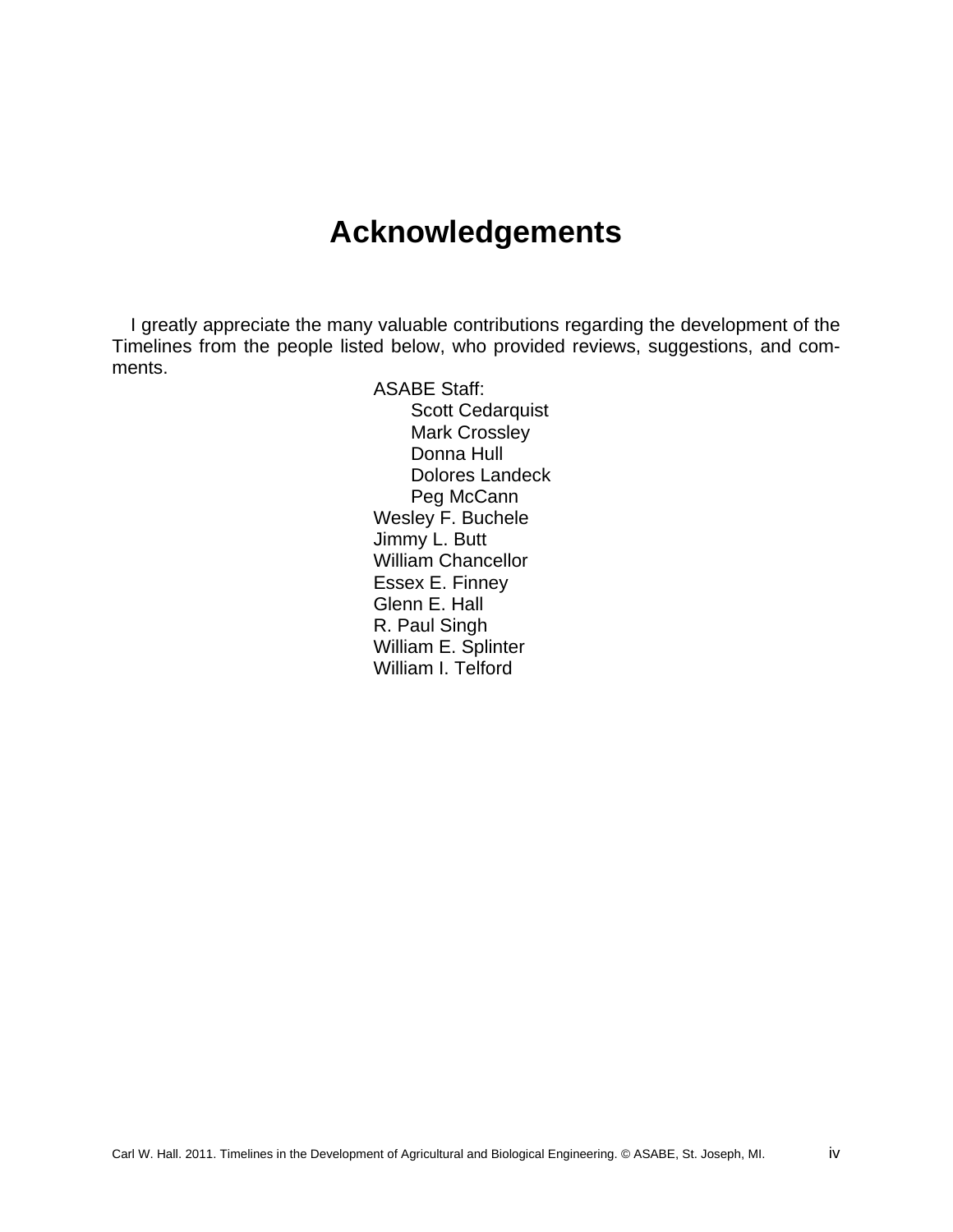## **Preface**

Twenty outstanding engineering developments of the last century were identified by the National Academy of Engineering (NAE) and published in *Greatest Engineering Achievements of the 20th Century*. Three of the twenty outstanding engineering achievements closely related to agricultural engineering are:

- **Electrification**
- Agricultural mechanization
- Household appliances

Several members of the NAE Special Fields category (Section 12), which includes agricultural engineering among other fields, met as an ad hoc group in 2008 to recognize two of its members who participated in the identification of the twenty major accomplishments: Dr. William E. Splinter and Dr. Essex E. Finney. The meeting of the ad hoc group, chaired by Dr. William J. Chancellor (based on the suggestion of J. K. Wang), came shortly after the release of the *Greatest Engineering Achievements of the 20th Century* book by NAE and after the 100th anniversary of the American Society of Agricultural and Biological Engineers (ASABE), the professional organization most closely related to the twenty outstanding achievements. ASABE is recognized as the professional engineering society for agricultural and biological engineering—for the application of engineering practice to biological products (plants, animals, fish, and forests, except medicine).

Many individuals functioning in various fields of endeavor in several countries over more than 100 years developed the machines, implements, apparatus, and processes that were significant and adapted to or applicable to agricultural and biological engineering. An outgrowth of the ad hoc group discussion was a compilation of these developments according to dates, person(s), company, and organizations credited, as cited in the literature. Where available the dates of birth and death of the persons involved were included.

I compiled the information related to timelines and this is the resulting manuscript. The emphasis is on those subjects developed or influential in the USA and Canada. Discoveries and inventions in other parts of the world that were influential or formed the basis of developments are also described. Subjects are listed by dates and briefly described, based on references, according to the following categories:

- Agricultural tractors and power units
- Agricultural field implements, related apparatus, and equipment
- **Electrification, farmstead, and processing equipment**
- Home and household items
- Organizations and related topics

The literature references are identified by letters taken from their titles and are listed at the end of this manuscript.

Discrepancies were found among the references in that it was often not clear whether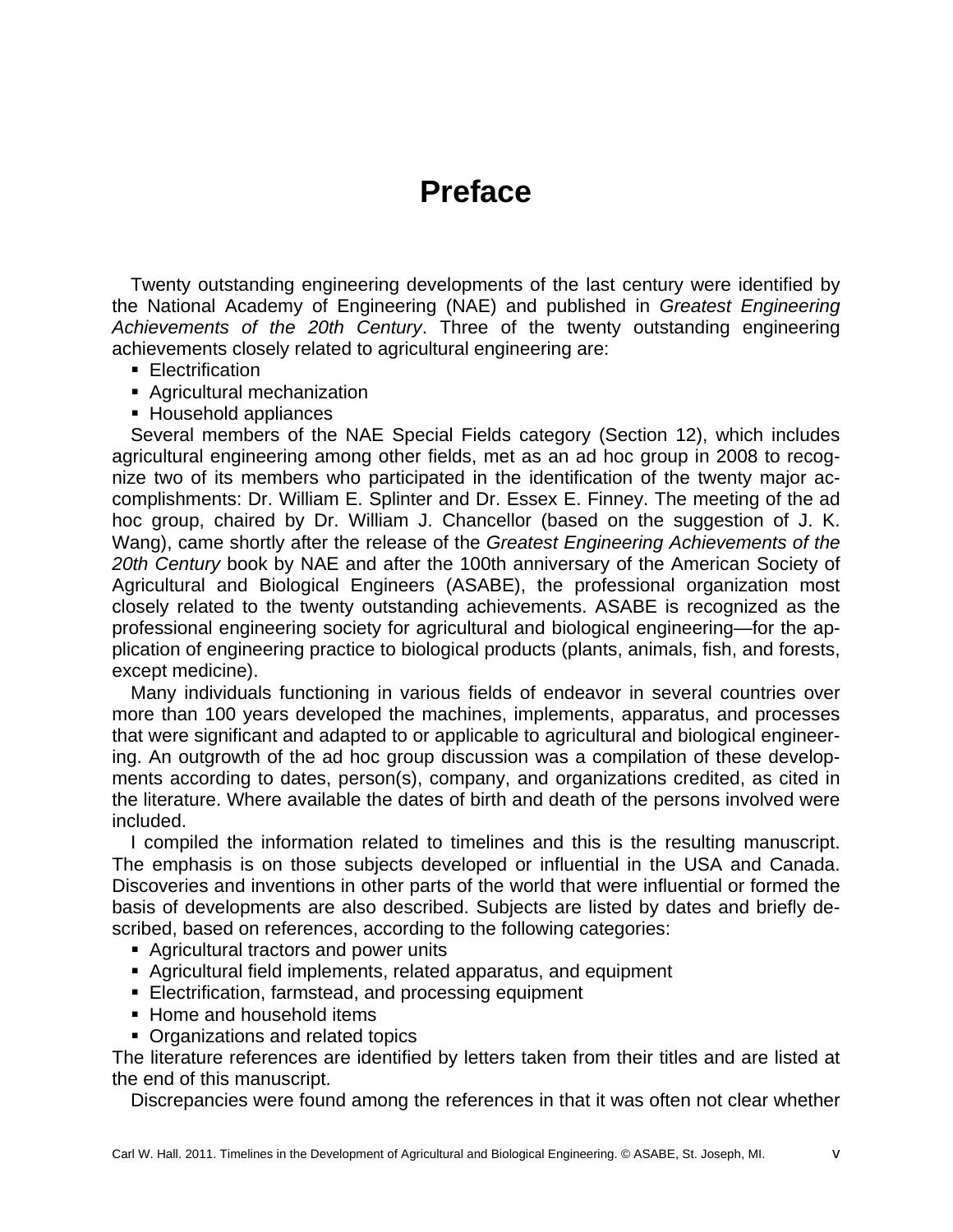a date referred to an idea, model, patent, publication, or product introduction. The date of recognition of an invention was often not accompanied by a patent. Some inventors believed that findings should be available to the public and did not patent their developments. Others received patents in anticipation of a product that did not follow. In the early years of slow communications, an invention might be claimed by a patent while a similar invention was also claimed in another country. A citizen of one country might get a patent in another country. It was not unusual for a product or process to appear before or after a patent was issued, and this was not clearly identified in the literature cited.

It is hoped that this document will help place in perspective the development and growth of agricultural and biological engineering, including those developments that occurred before the 20th century. There was considerable discussion throughout the 20th century about the importance of the biological aspects of the profession of agricultural engineering, but the earliest simple phrase was to identify the thrust as the "engineering of biology for agriculture," in 1937. The increasing importance of biology continued and was incorporated in the name and structure of ASABE in the beginning of the 21st century, as well as in the names of many academic departments. Other organizations, including ABET, the accrediting organization for engineering programs, recognize ASABE for its emphasis on biological engineering.

The developments have moved from mechanical, electrical, and electronic to include biological and chemical components, depending greatly on development of materials and computer capabilities. These developments are illustrated in the dates, entries, and references. ASABE has moved to recognize the increasing importance of biology in its programs.

In spite of the efforts of the author and the input of reviewers, important milestones have undoubtedly been overlooked. Several suggestions of items to be listed were received, but in some cases I was not able to identify the responsible agent or the appropriate date for their introduction. Some recent developments haven't made the history they deserve but will be recognized as important in future years. Many innovations now unknown or not publicized will be even more impressive and voluminous as the innovative spirit is incorporated in current education and research in industry, education, and government.

> Carl W. Hall January 1, 2011